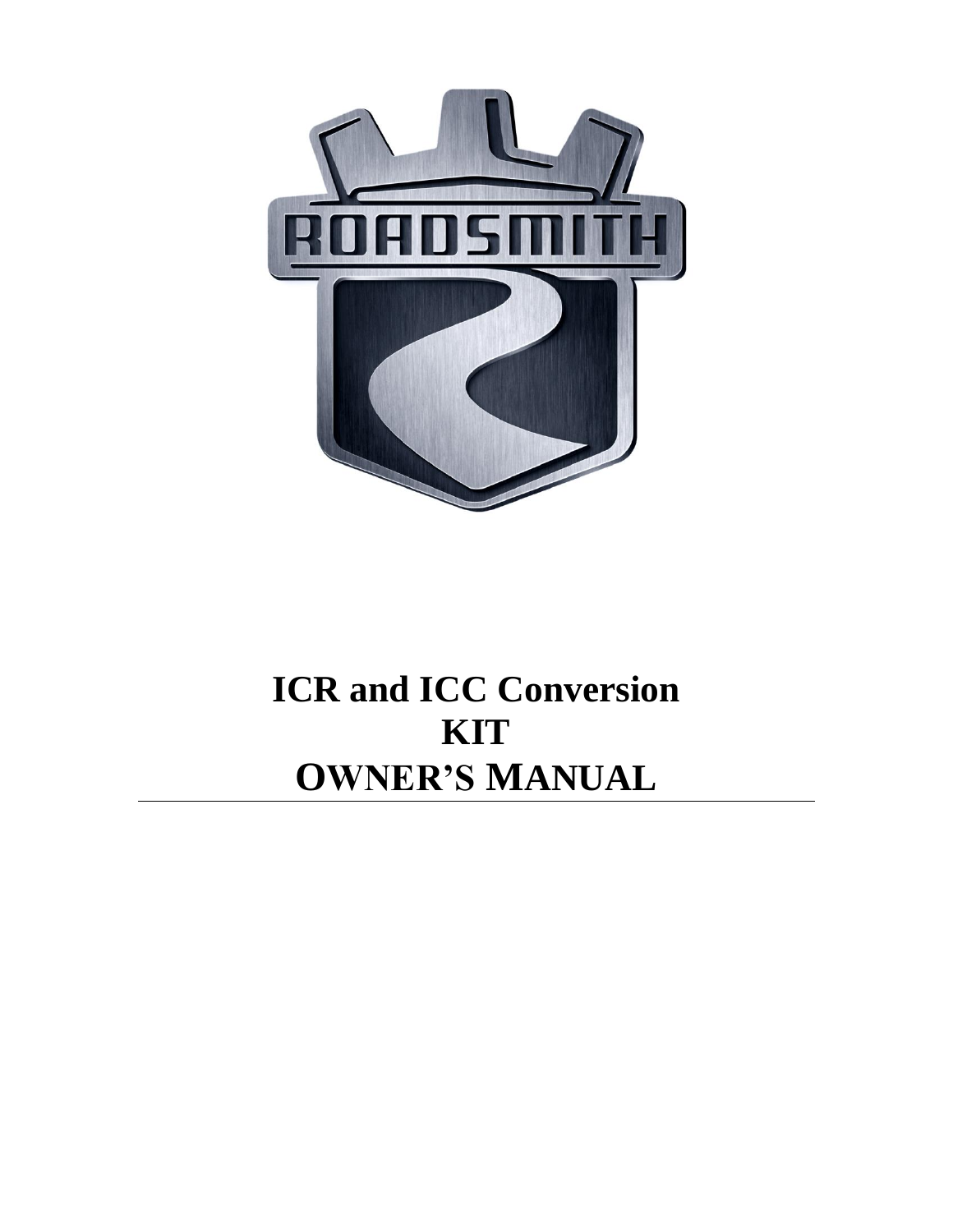

# **ICR and ICC CONVERSION OWNER'S MANUAL**

This ICR and ICC Conversion Owner's Manual is in addition to the Owner's Manual provided by **Indian Motorcycle**®. It relates to the converted portion of the motorcycle, generally, from the passenger seat to the back of the Trike. Your primary reference for the non-converted portion is the **Indian Motorcycle** Owner's Manual. The information in this manual was current at the time the manual was approved for printing. Roadsmith Trikes is solely responsible for the content of this manual and reserves the right to make changes at any time without notice and without obligation. All, but not part, of this manual may be reproduced for non-commercial purposes such as to create an extra owner's manual when there is more than one regular operator of the Trike; otherwise, no part of this manual may be reproduced without written permission of Roadsmith Trikes. Roadsmith Trikes is not affiliated with **Indian Motorcycle. ROADSMITH®** conversions are neither licensed nor endorsed by **Indian Motorcycle**.

> ROADSMITH TRIKES www.roadsmithtrikes.com 800.331.0705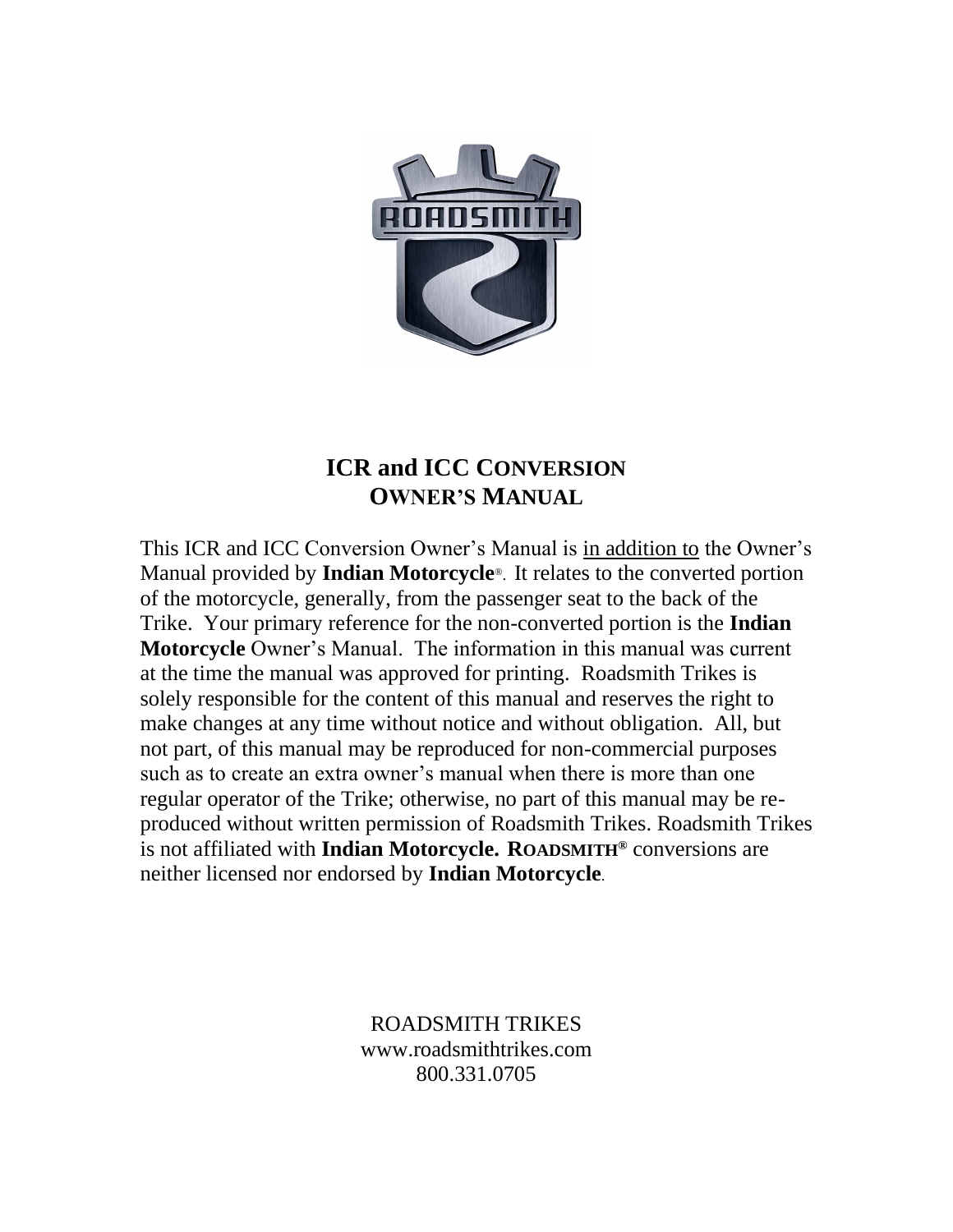# **TABLE OF CONTENTS**

|                                        | Page                    |
|----------------------------------------|-------------------------|
| <b>IMPORTANT INFORMATION</b>           | $\overline{\mathbf{4}}$ |
| <b>BEFORE YOU RIDE YOU SHOULD KNOW</b> | 6                       |
| <b>TRIKE SAFETY</b>                    | 7                       |
| <b>LOADING AND WEIGHT LIMITATIONS</b>  | 8                       |
| <b>SAFETY LABELS</b>                   | 9                       |
| <b>GENERAL OPERATION</b>               | 10                      |
| <b>PARKING BRAKE OPERATION</b>         | 13                      |
| <b>REVERSE LEVER OPERATION</b>         | 15                      |
| <b>PRE-RIDE INSPECTION</b>             | 16                      |
| <b>WHEEL REMOVAL</b>                   | 19                      |
| <b>TRANSPORTING THE TRIKE</b>          | 19                      |
| <b>CLEANING</b>                        | 19                      |
| <b>STORAGE</b>                         | 20                      |
| MAINTENANCE                            | 20                      |
| <b>WHERE TO GET THE TRIKE SERVICED</b> | 21                      |
| <b>SPECIFICATIONS</b>                  | 22                      |
| <b>IMAGE REFERENCE PAGE</b>            | 23                      |
| <b>WARRANTY INFORMATION</b>            | 24                      |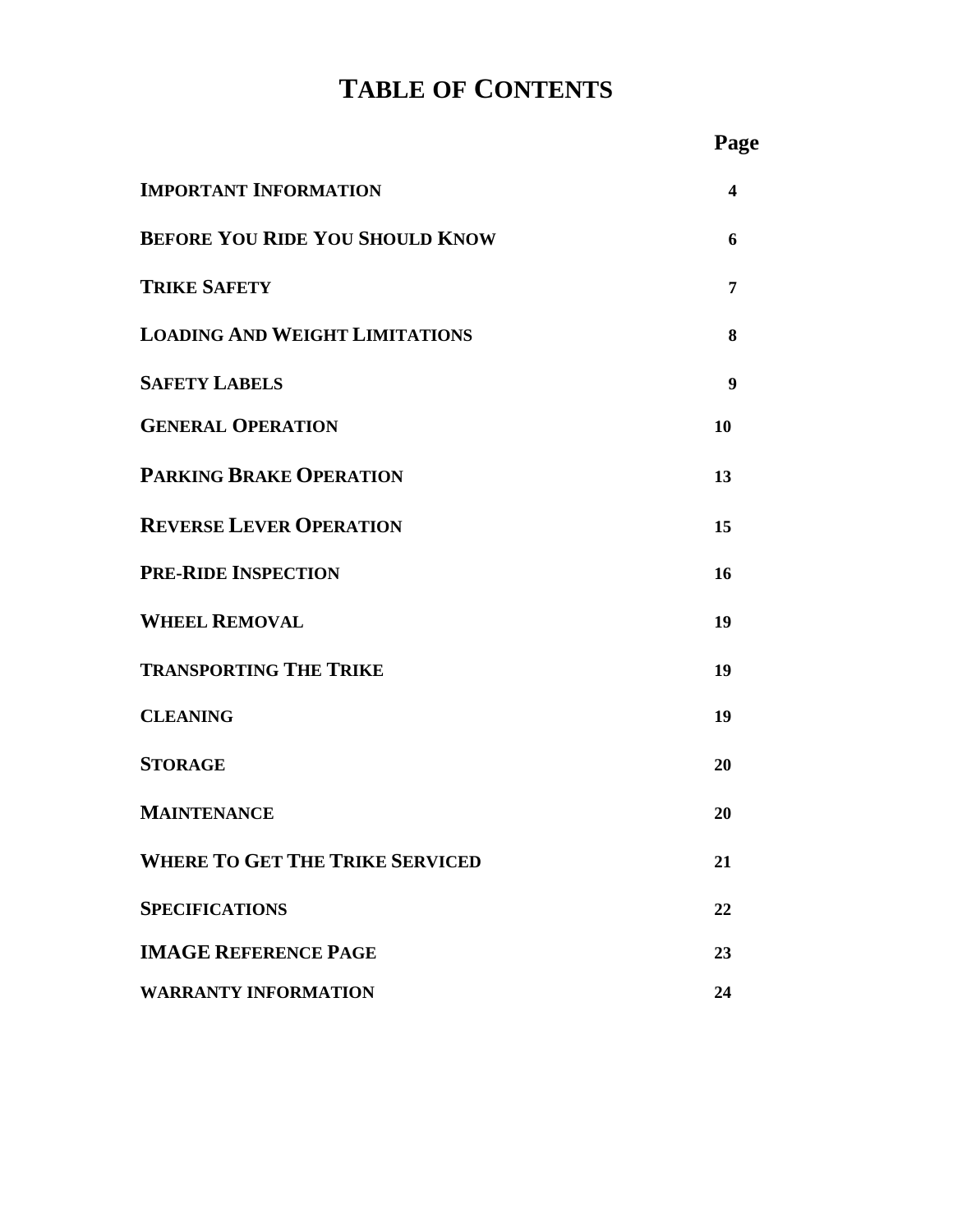# **IMPORTANT INFORMATION**

## **READ THIS SUPPLEMENTAL OWNER'S MANUAL CAREFULLY**

Pay special attention to the following Safety Message Symbols that appear throughout the manual. If you are unclear about any safety message or any other information in this manual call us at 800.331.0705.

# **SAFETY MESSAGE SYMBOLS WHAT THEY MEAN**



# **THIS IS A SUPPLEMENTAL OWNER'S MANUAL**

This Trike manual is issued by **Roadsmith Trikes** and only covers the converted portion of your Trike. To safely operate your Trike you must be familiar with the Owner's Manual issued by **Indian Motorcycles** which covers the non-converted portion of the motorcycle used in the conversion.

# **THIS SUPPLEMENTAL OWNER'S MANUAL COVERS**

- $\triangleright$  general information about the conversion
- ➢ how a Trike is different from a conventional two-wheel motorcycle
- ➢ maintenance issues you must address, and
- $\triangleright$  known safety issues.

# **THIS SUPPLEMENTAL OWNER'S MANUAL DOES NOT COVER**

 $\triangleright$  operation and maintenance of the Trike from roughly the passenger seat forward.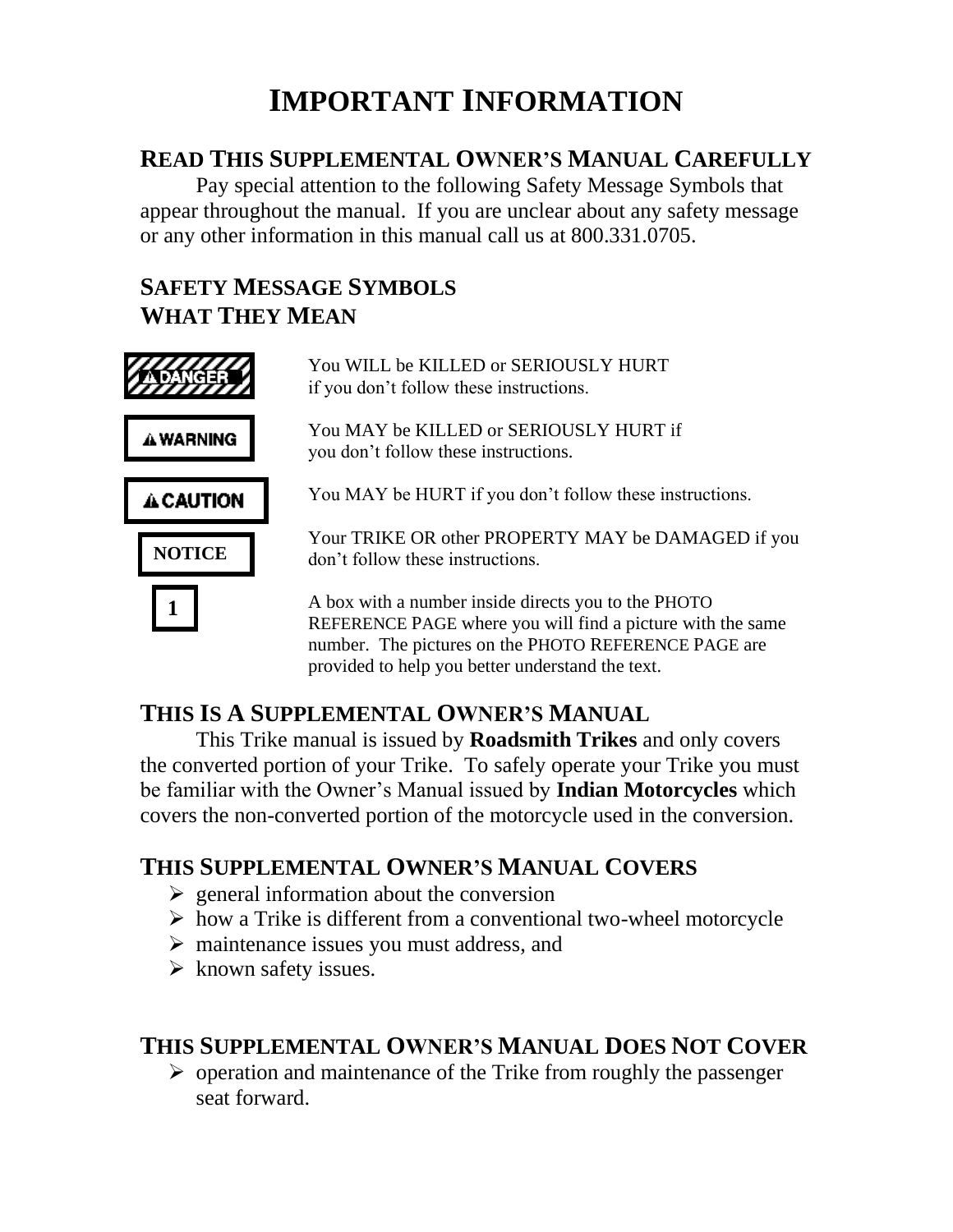### **A WARNING OPERATOR AND PASSENGER**

This Trike is designed to carry the operator and one passenger. Do not exceed the maximum recommended single-rider weight of 375 pounds or a combined weight of 500 pounds for passenger and rider.

### **AWARNING**

### **ON-ROAD USE**

This Trike is designed for on road use only. This Trike is not equipped with a spark arrester and is not designed for off-road use. Operation in forest, brush, or grass covered areas may be illegal and dangerous.

# **NOTICE**

# **SAFEGUARD THIS MANUAL**

This manual should be treated as a permanent part of the Trike and should remain with the Trike when sold.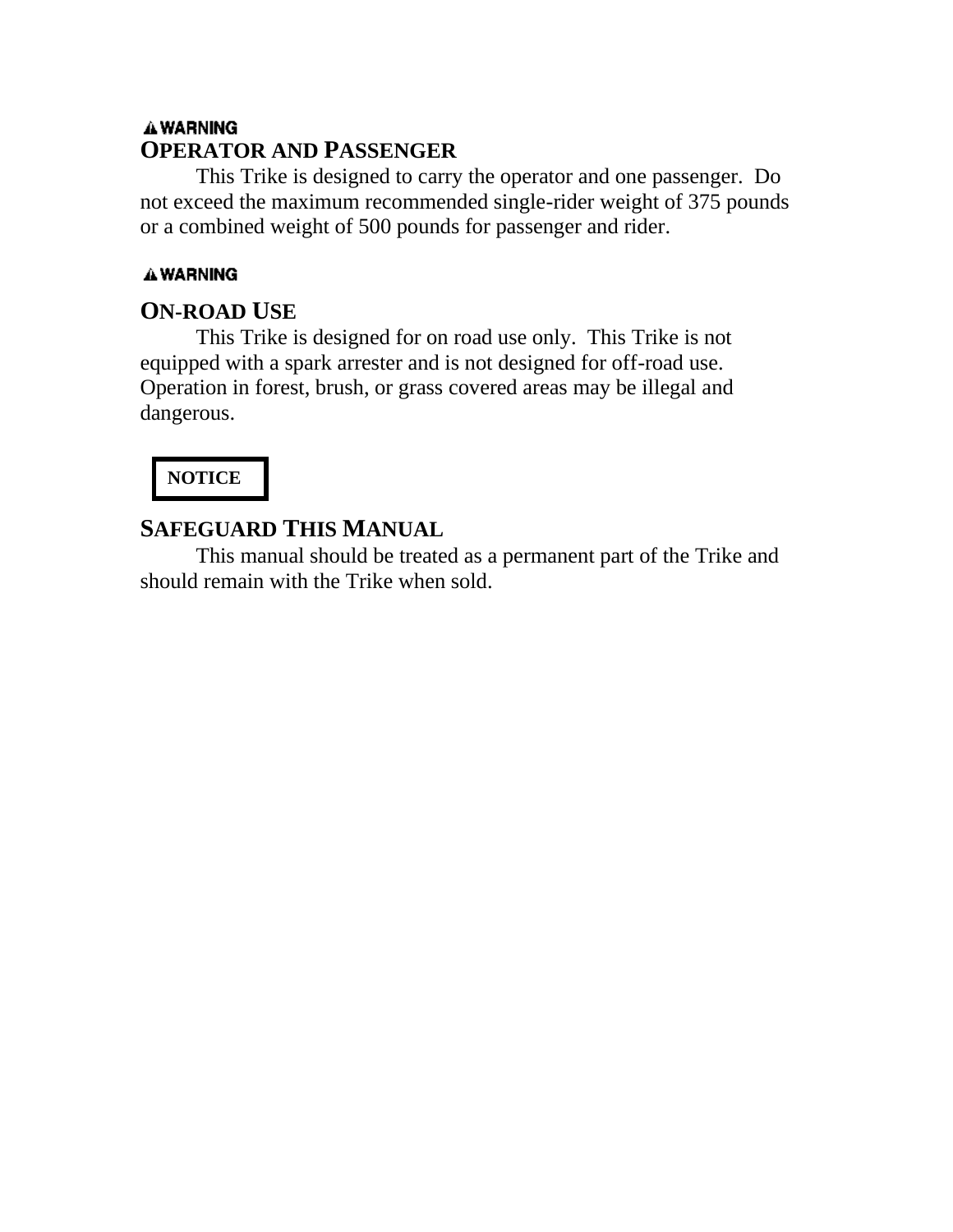# **BEFORE YOU RIDE YOU SHOULD KNOW…**

Your Trike is designed to give you many years of enjoyment. Before you ride here are some things you should know and remember.

1. The Trike conversion kit is considered an accessory to a conventional two-wheel motorcycle. If you need a motorcycle endorsement on your motor vehicle operator's license to operate a motorcycle then you need the motorcycle endorsement to operate the Trike. Do not allow unlicensed drivers to operate your Trike.

#### 2. A WARNING

Your safety depends on your physical condition, your alertness and familiarity with the Trike, weather conditions, road condition, traffic levels, and the Trike's mechanical condition. Do not operate a Trike:

- $\triangleright$  under the influence of alcohol
- $\triangleright$  under the influence of prescription or non-prescription drugs (legal or illegal) which affect your ability to operate a motor vehicle
- $\triangleright$  when you are suffering from any physical or psychological condition which impairs your ability to operate a motor vehicle
- $\triangleright$  under any other conditions beyond your own experience and ability as an operator
- $\triangleright$  when the Trike's mechanical condition is compromised
- $\triangleright$  before performing a pre-ride inspection.

# **AWARNING**

3.

If you have experience riding a conventional two-wheel motorcycle it does not translate hour-for-hour into meaningful experience in operating a Trike. A Trike "feels different" in some important ways including:

- $\triangleright$  operation around others
- ➢ acceleration
- $\triangleright$  stopping, and
- $\triangleright$  turning.

Learn how to operate your Trike safely:

- ➢ take it easy—give yourself time to get used to the way your Trike handles
- $\triangleright$  take the time to read this manual carefully
- ➢ attend a Motorcycle Safety Foundation training course
- $\triangleright$  if you have any questions about the safe operation of your Trike, call us at 800.331.0705.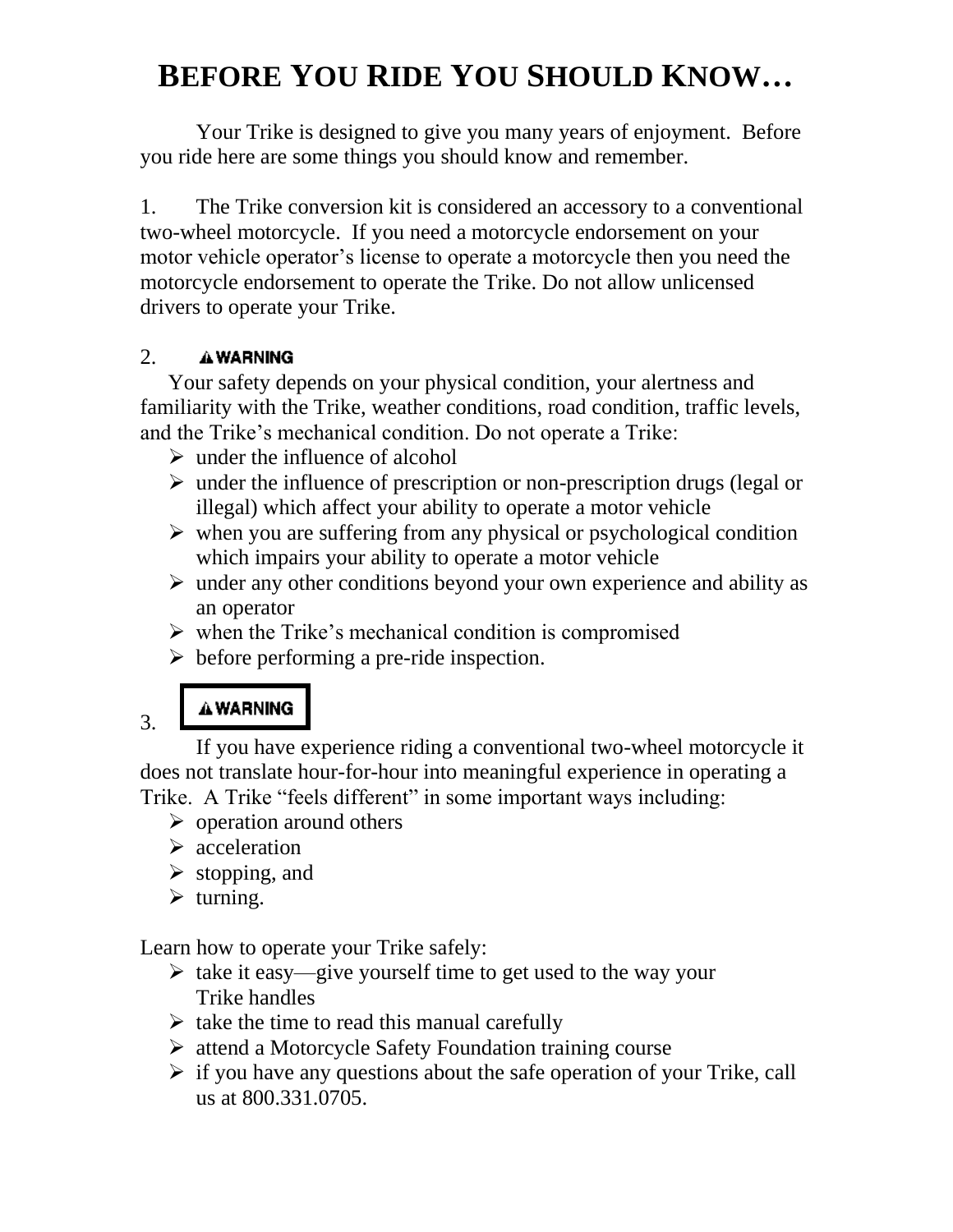#### **A WARNING**

## **IMPORTANT SAFETY INFORMATION**

Important safety information is contained in this Supplemental Owner's Manual and the Owner's Manual provided by **Indian Motorcycles.** It is your responsibility to familiarize yourself with the safety information located in both manuals. Failure to familiarize yourself with and follow the safety information in both manuals can result in you and/or someone else being killed or seriously hurt.

Your Trike is, generally speaking, a safer driving platform than a conventional two-wheel motorcycle. However, like two-wheel motorcycles:

- $\triangleright$  regardless of the speed you may be driving, you are very vulnerable to road hazards
- $\triangleright$  you do not have the protection of a car frame and there are only a few inches between you and the pavement
- $\triangleright$  any Trike or motorcycle accident or incident has the potential to be life threatening or cause serious injury to you and/or your passenger—much more likely than when you are in a car with its various restraints and forms of passive protection.

We encourage all owners to stay active in the motorcycle/Trike rider community to keep current with changes in what it means to increase your safety margin when operating a Trike. Minimum commonly accepted safety standards in the Trike community include:

- $\triangleright$  Always wear a helmet
- $\triangleright$  Always wear protective clothing
- $\triangleright$  Take a rider training course
- ➢ Ride defensively
- $\triangleright$  Make yourself easy to see
- $\triangleright$  Ride within your limits
- $\triangleright$  Keep your Trike in safe condition

# **SAFETY IS SERIOUS RIDING IS FUN RIDING SAFELY IS SERIOUS FUN!**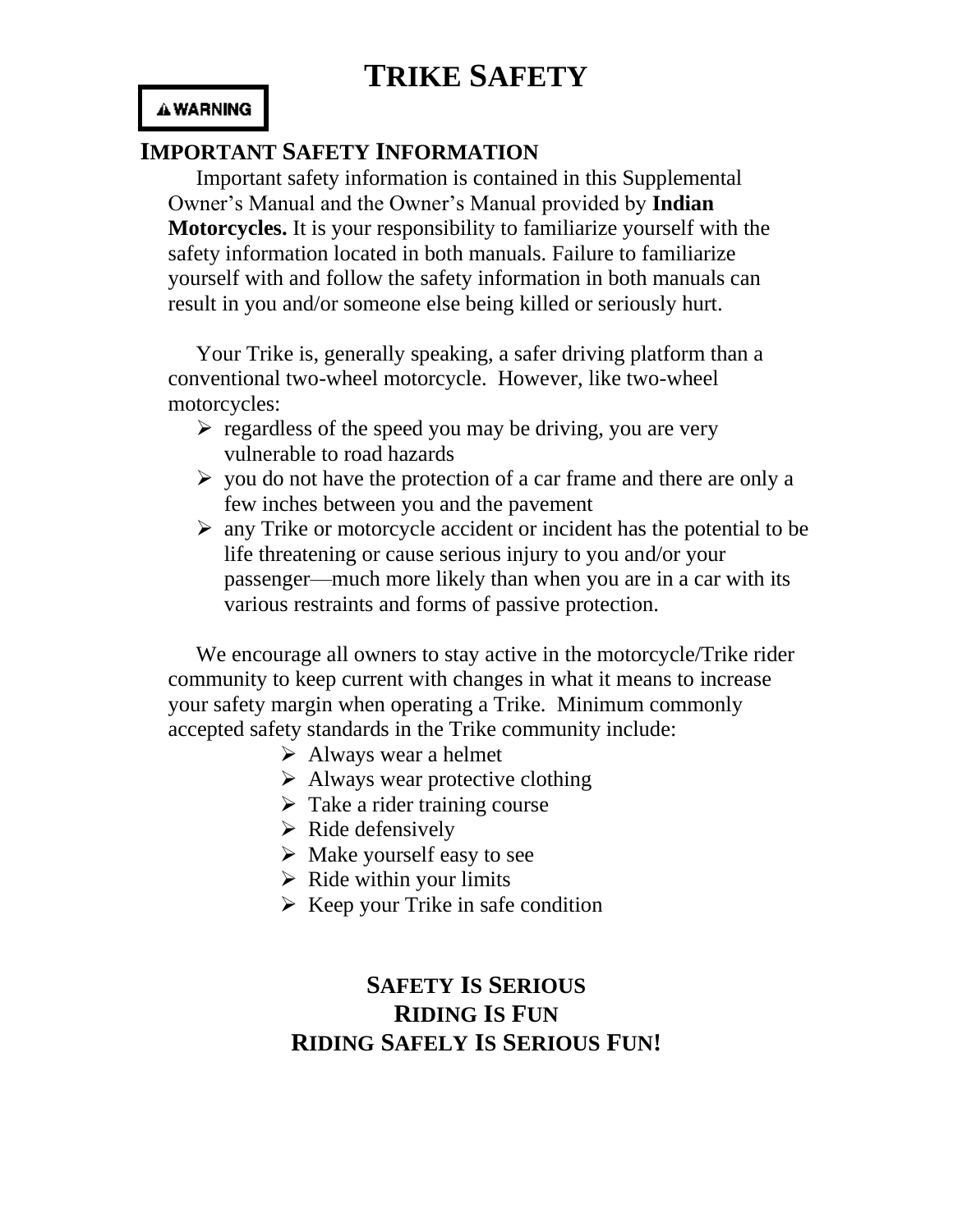# **LOADING**

#### **AWARNING**

Your Trike has been designed to carry one operator and one passenger, plus cargo. You can also tow a trailer designed for use behind a Trike. When you add cargo or carry a passenger or tow a trailer, you may feel some difference in acceleration and braking. **Generally, the more weight you are carrying the longer it will take you to accelerate and the longer it will take you to stop.** However, as long as you keep your Trike well maintained and your driving skills current, and do not operate in unsafe conditions you can safely carry loads within the limits specified in this Supplemental Owner's Manual. **You are creating an unsafe condition that may result in serious injury or death to you or another person when you exceed the maximum individual and/or total load limits set out in this Supplemental Owner's Manual.** 

| <b>INDIVIDUAL LOAD LIMITS</b>            |             |
|------------------------------------------|-------------|
| <b>Max Driver Weight</b>                 | 375 pounds  |
| Max combined Driver & Passenger Weight   | 500 pounds  |
| Max cargo upper cargo bin                | 20 pounds   |
| Max cargo lower cargo bin                | 40 pounds   |
| Max luggage rack                         | 10 pounds   |
| Max trailer and trailer cargo weight     | 500 pounds  |
| <b>Fuel</b>                              | 30 pounds   |
| <b>Standard Trike Weight [1200-1260]</b> | 1160 pounds |

**NOTE! The weights set out above are provided to allow you the flexibility to safely carry different kinds of loads BUT NOT ALL OF THEM AT THE SAME TIME!** 



**IT IS POSSIBLE TO LOAD THE TRIKE WITH MORE WEIGHT THAN IT IS SAFE TO CARRY. YOU ARE RESPONSIBLE TO OPERATE THE TRIKE AT A TOTAL WEIGHT LESS THAN THE MAX GROSS VEHICLE WEIGHT OF 2300 POUNDS.**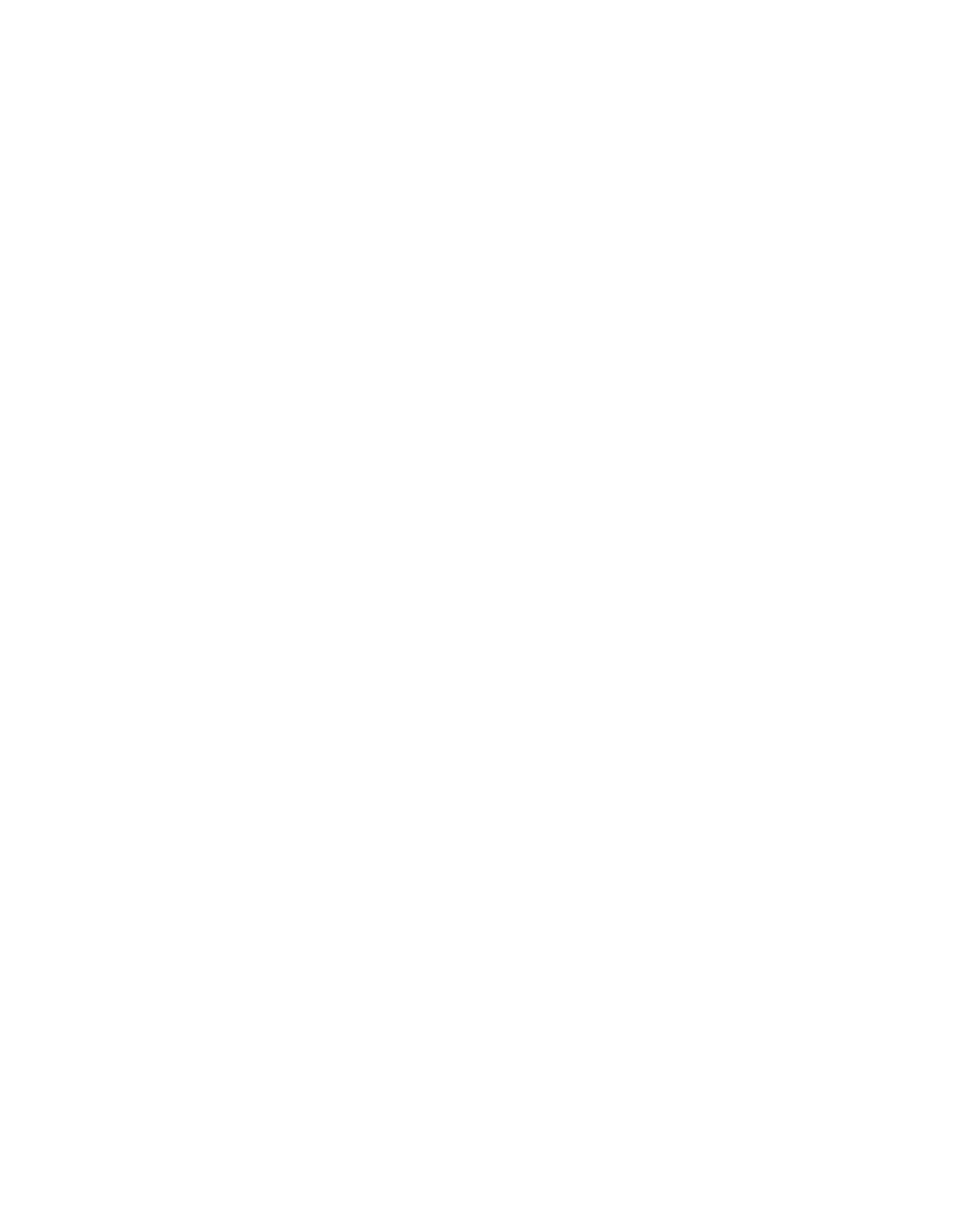# **GENERAL OPERATION**

### **A TRIKE DOES NOT OPERATE LIKE A TWO-WHEEL MOTORCYCLE—HERE'S WHAT TO EXPECT**

#### **CHARACTERISTICS UNIQUE TO TRIKES**

#### ➢ **STABILITY**

Trikes are, generally speaking, more stable than conventional motorcycles. You will notice the biggest difference at slow speeds, when stopped for traffic, and when parking. Under normal driving conditions, **it is difficult, but not impossible, to cause a Trike to tip over**. If you operate the Trike "on-road" within normal limits you should never tip over. **One way to destabilize the Trike and make it susceptible to tipping is to overload it.** Keep the weight within the limits set out in this manual for a safe ride.

#### ➢ **REAR OF TRIKE WIDER THAN FRONT**

This takes a little getting used to at first. Just remember, you may not be able to "squeak" into parking spaces like you did on a conventional motorcycle. Make sure people back away from the bike before you start to move. And, when you pass someone you need to allow more room.

#### ➢ **FLAT TURNS**

Once you get used to flat turns you will like them as much or more than banked turns. Just remember to "hold on" as you go around corners.

#### ➢ **STEER IN THE DIRECTION YOU WANT TO GO.**

This is another difference that you will learn to appreciate. On a Trike always turn the direction you want to go—even at faster speeds.

#### **A CAUTION**

#### **MOUNTING THE TRIKE**

#### ➢ **BODY POSITION OF DRIVER AND PASSENGER.**

Typically, the passenger gets on the Trike first because it is easier to do if the operator is not yet seated. The passenger and driver should sit with their feet on their respective foot rests. Do not start the engine until you and the passenger are seated and ready to ride, to avoid unintentionally engaging the transmission while mounting the Trike which would allow the Trike to move without an operator.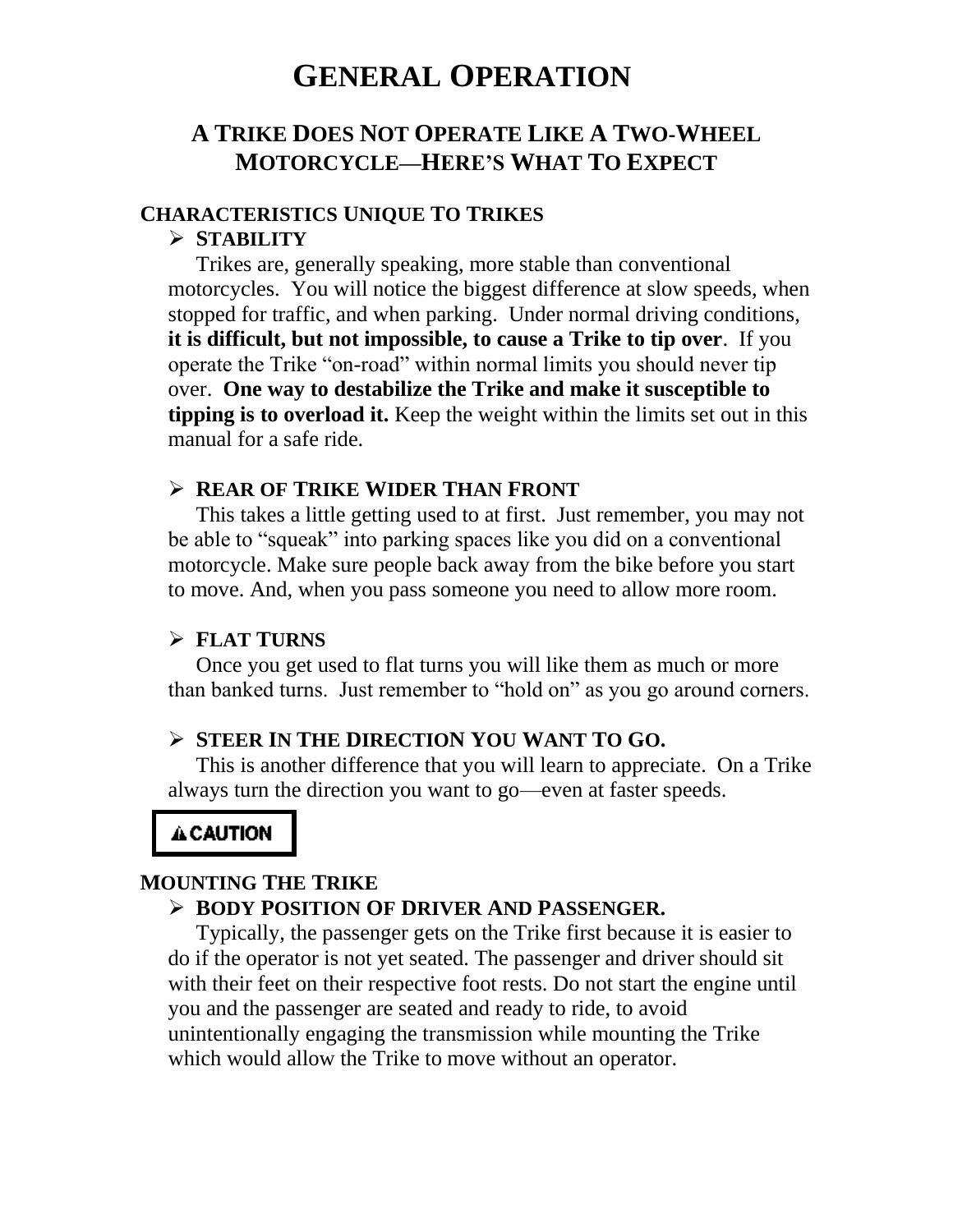### ➢ **KEEP YOUR FEET ON THE FLOORBOARDS OR FOOT PEGS TO AVOID HAVING YOUR FEET PINNED UNDER THE REAR WHEELS.**

In a conventional two-wheel motorcycle, as you begin to move forward, your feet are on the ground—then you pick up your feet and put them on the foot rest. This is not a safe procedure on a Trike because, unlike a conventional two-wheel motorcycle, on a Trike **there are wheels behind your feet**. If you are careless, it is possible to run over your own foot or worse, both feet. **You will never have this problem as long as you** and your passenger keep your feet on the foot rests before you begin moving.





➢ **DO NOT ALLOW ANYONE TO RIDE ON THE FENDERS.** 

Allowing a person to ride on the fender of the Trike can cause harm to the Trike because the fenders are not designed to bear loads. More importantly, **if someone is sitting on the fender and slips off while the Trike is moving they will be run over by the wheel**.



## **STARTING ENGINE**

Operator must be seated in driver's seat with feet on floor boards before starting engine. **Do not start the Trike while standing on the ground next to it** as serious injury or death may result to you or others should the Trike move forward without the operator on board.



# **BEFORE MOVING CLEAR THE AREA.**

The back of the Trike is wider than the front of the Trike. Before you move the Trike, make certain there is no one standing in front of or behind the rear wheels.

## **STEERING—UNIQUE FEATURES**

- $\triangleright$  Steer the direction you want to go
- $\triangleright$  No counter-steering.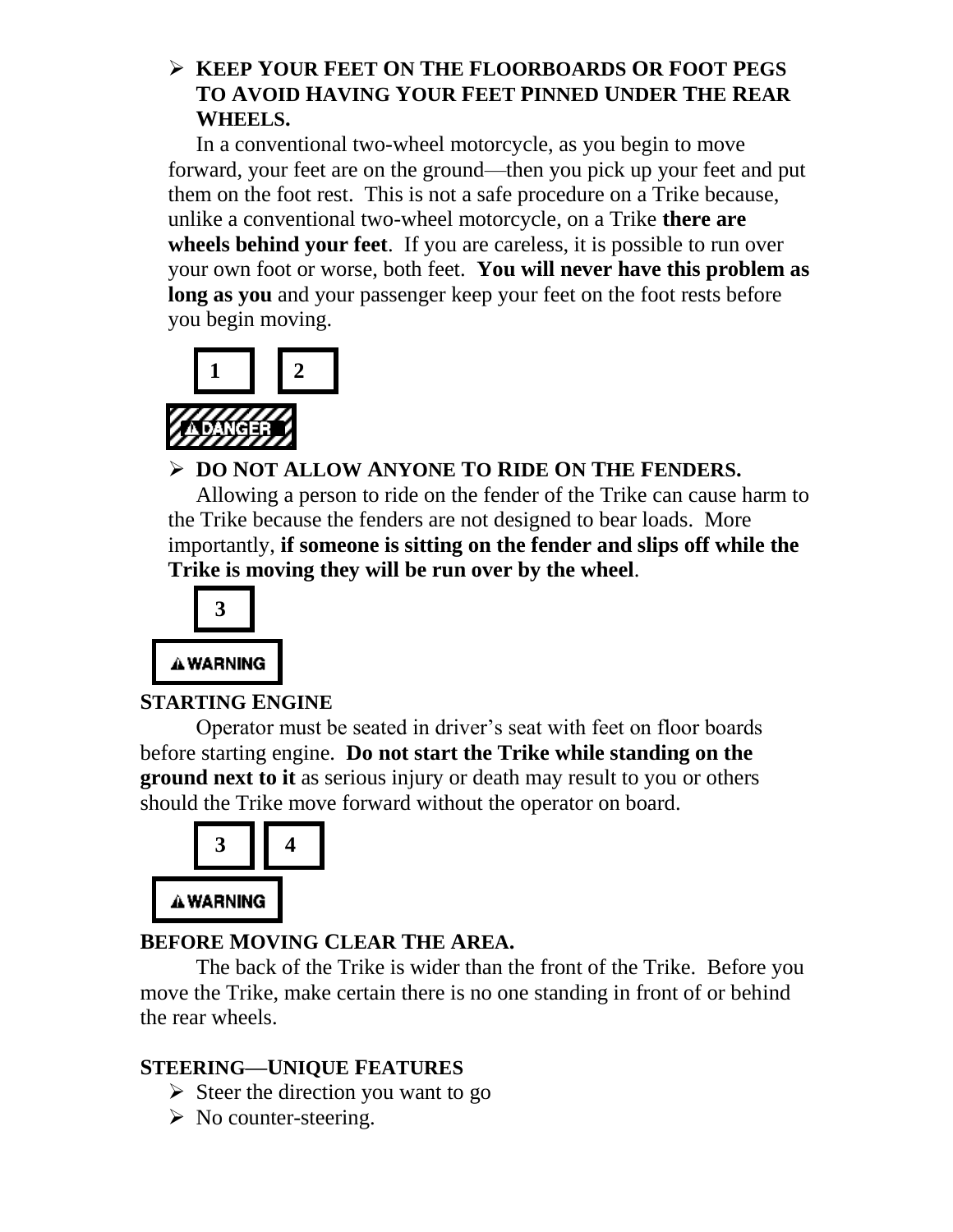#### **TURNING—UNIQUE CHARACTERISTICS**

- ➢ Driver and passenger will experience their bodies wanting to lean to the outside of a flat turn just like in a car—counter by holding on during a turn.
- ➢ **NOTICE. The back end of a Trike is wider than the front. Exercise caution when turning to avoid obstacles that may not be hazards for a standard motorcycle.**

#### **CRUISE—KEEP BOTH HANDS ON HANDLE BARS**

When viewed from above, the three wheels of the Trike form a triangle. When one of the wheels hits something the impact is transferred through the Trike and absorbed by the frame. You may experience a slight wobble in the front wheel when this happens. The wobble is easily countered by holding on to the handle bars with both hands. **Always drive with both hands on the handle bars**.

### **STOPPING—USE OF BRAKES.**

Use the same equal application of front and rear brakes as you would on a conventional two-wheel motorcycle.

#### **TURNING OFF THE ENGINE**

➢ Leave the Trike in gear to prevent it from moving. If it is parked on a slope and you have the optional parking brake, apply it.

#### **DISMOUNTING THE TRIKE**

- $\triangleright$  Turn off the engine
- $\triangleright$  Place Trike in gear to prevent movement
- ➢ Operator dismounts first
- ➢ Passenger dismounts second

## **NOTICE**

#### **SECURING THE TRIKE**

➢ Place vehicle in gear and apply optional parking brake.

### **A CAUTION**

### **PUSHING THE TRIKE**

Exercise caution when pushing the Trike to prevent your foot from getting caught under the rear wheel.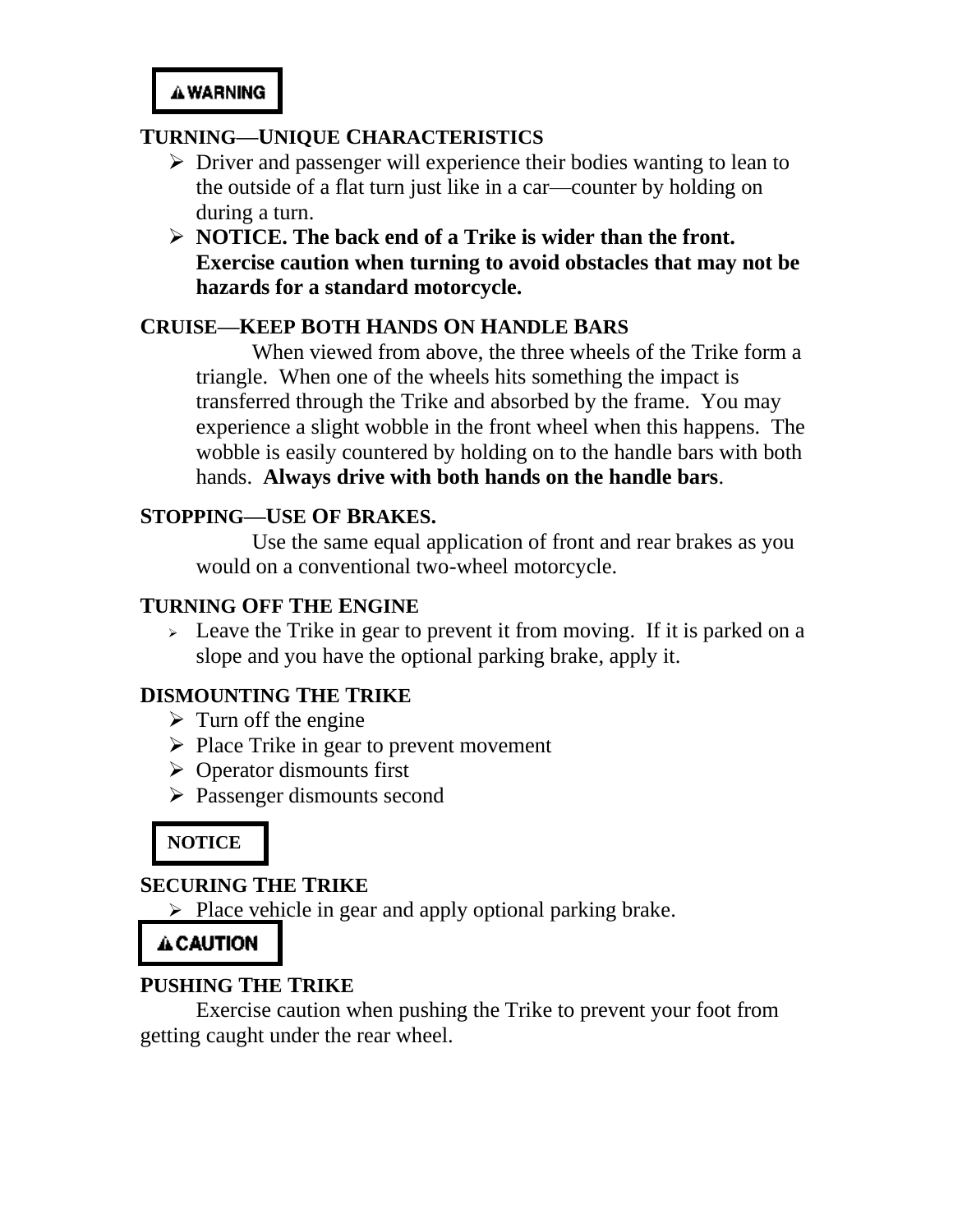## **PARKING BRAKE OPERATION**

#### **THINGS YOU MUST KNOW ABOUT SAFE OPERATION OF THE PARKING BRAKE.**



#### **THE OPERATOR, PASSENGER AND BYSTANDER CAN BE KILLED OR SERIOUSLY HURT IF YOU DON'T FOLLOW THESE INSTRUCTIONS**

The parking brake is operated by pulling up on the parking brake activation lever, and is released by depressing the button at the end of the lever and lowering the lever it as far as it will go [approximately parallel to the ground].



#### **A WARNING**

#### **NEVER USE THE PARKING BRAKE ALONE TO SECURE THE TRIKE:**

#### **ON A FLAT PARKING SURFACE:**

Turn off the trike, put the trike in gear, set the parking brake, lock the steering.

#### **IF THE PARKING SURFACE IS SLOPED UPWARD AND YOU ARE NEXT TO A CURB:**

Turn the front wheel toward the curb and allow the trike to slowly roll backwards until the curb-side rear wheel comes into contact with the curb. Turn off the trike, put the trike in gear, set the parking brake, lock the steering.

#### **IF THE PARKING SURFACE IS SLOPED UPWARD AND THERE IS NO CURB:**

Turn the front wheel away from the road, turn off the trike, put the trike in gear, set the parking brake, lock the steering.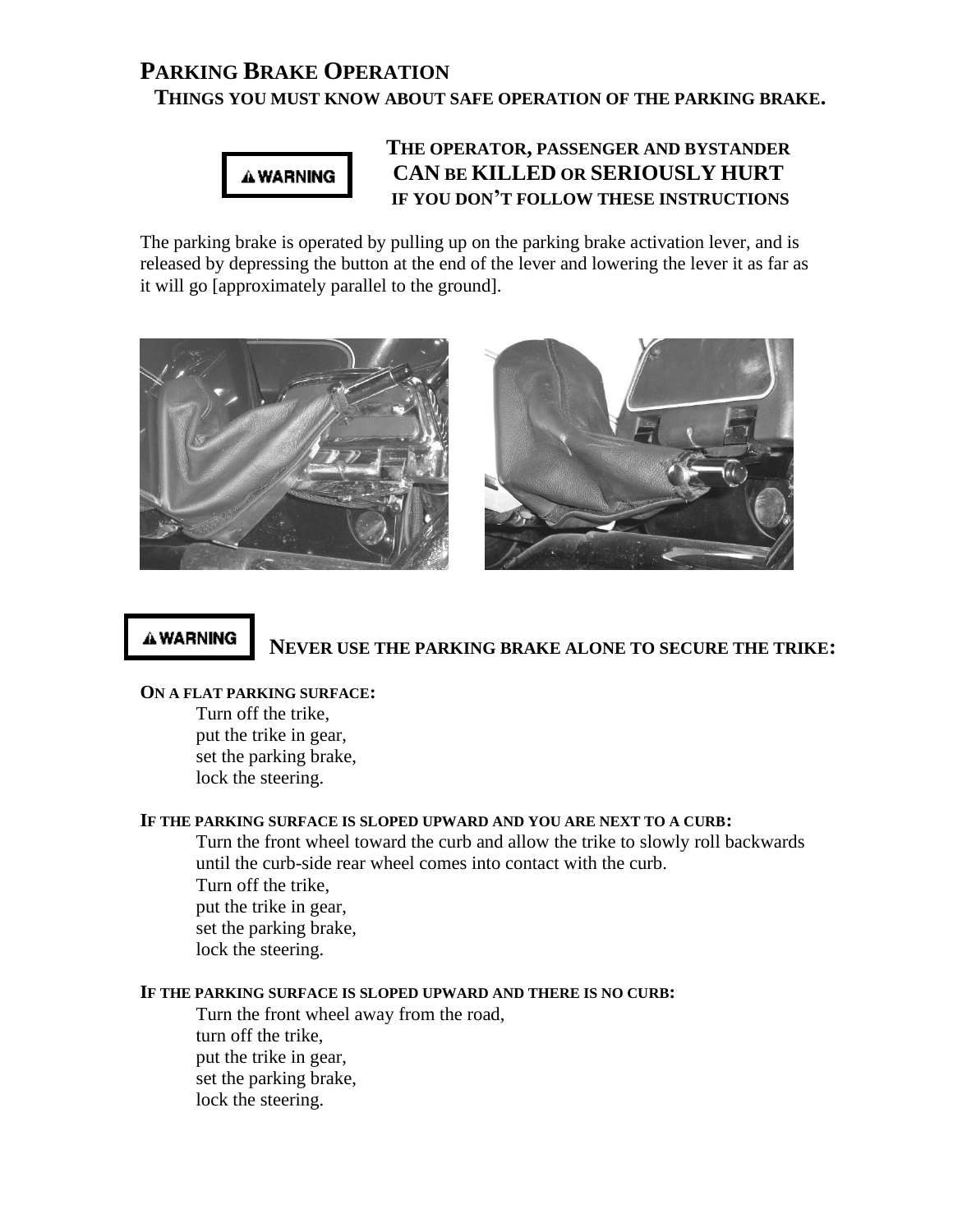#### **IF THE PARKING SURFACE IS SLOPED DOWNWARD AND YOU ARE NEXT TO A CURB:**

Turn the front wheel toward the curb and allow the trike to slowly roll forward until the front wheel comes into contact with the curb. Turn off the trike, put the trike in gear, set the parking brake, lock the steering.

#### **IF THE SURFACE IS SLOPED DOWNWARD AND THERE IS NO CURB:**

Turn the front wheel away from the road, turn off the trike, put the trike in gear, set the parking brake, lock the steering.

### **PARK SMART! ALWAYS ASK YOURSELF, "IF THE TRIKE BEGINS TO ROLL WHERE WILL IT GO,"**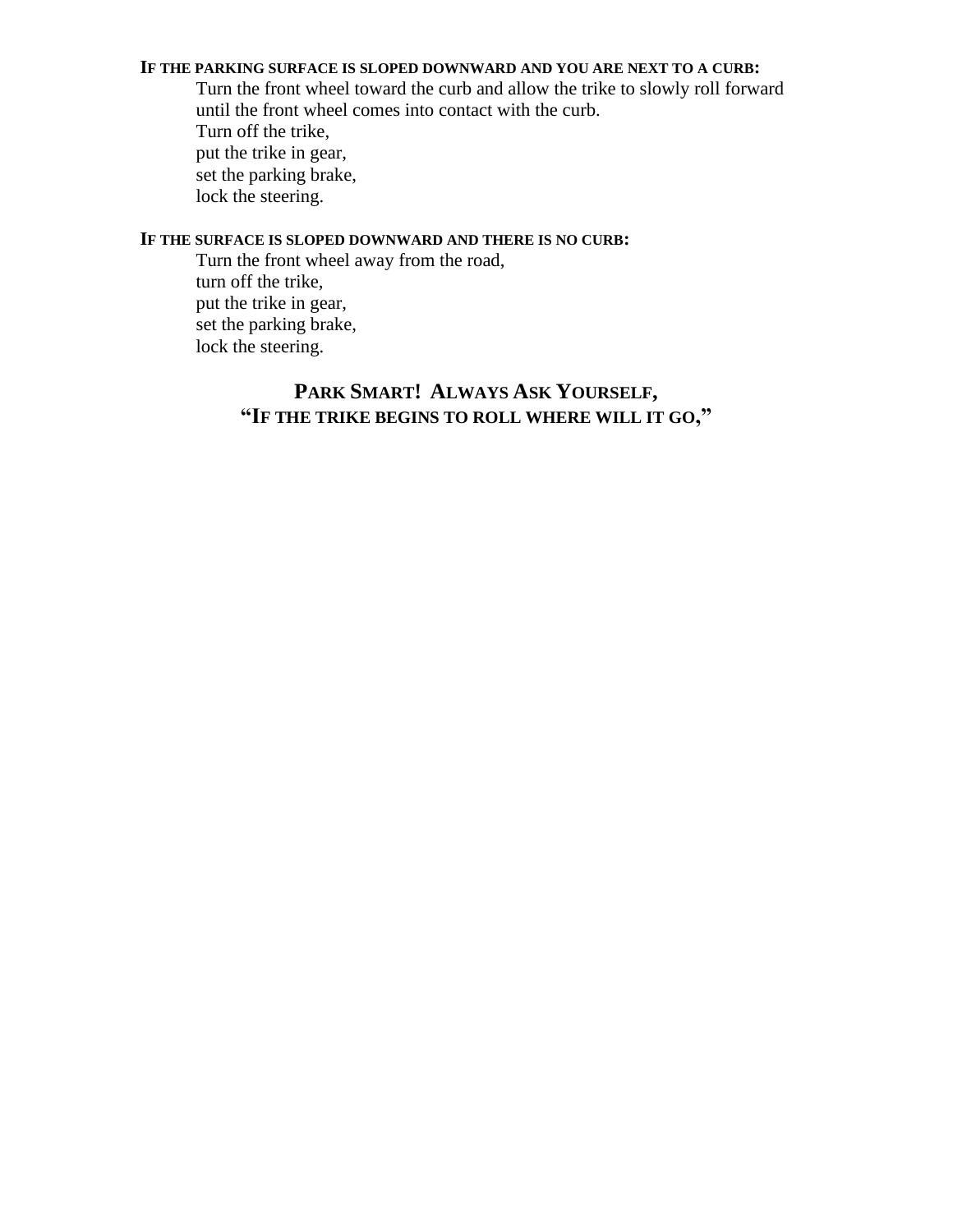# **Reverse Lever Operation**

**THINGS YOU MUST KNOW ABOUT SAFE OPERATION OF THE REVERSE LEVER.**

# **A WARNING**

### **A BYSTANDER CAN BE KILLED OR SERIOUSLY HURT IF YOU DON'T FOLLOW THESE INSTRUCTIONS**

Because many people do not expect a trike to be able to move backwards under its own power, it is important to follow these steps when you intend to operate the trike in reverse.

#### **STEPS TO SAFELY OPERATE THE TRIKE IN REVERSE:**

- 1. Check the area behind the trike to ensure there are no people or obstacles in your intended path.
- 2. Mount the trike as you normally would to operate it.
- 3. Place the trike in neutral. Note: if the transmission is not in neutral when the reverse lever is raised with the ignition on, the engine will shut off and an error code will indicate as if the kick stand was lowered.
- 4. Start the engine.
- 5. Look behind you to make certain your intended path is still clear.
- 6. Lift up on the reverse activation lever. **DO NOT FORCE THE LEVER** into the up position. If the lever does not travel fully up smoothly and easily it means the gears are "teeth-to-teeth." Fix the problem by rocking the trike forward or back until the lever moves smoothly and easily into the up [engaged] position.
- 7. Press and hold the "red button" on the left handlebar to engage reverse. When you release the reverse button the trike will stop moving in reverse.
- 8. Turn your head to the direction of the intended path to ensure the path remains clear.
- 9. When you are finished moving the trike, release the reverse button and lower the reverse lever as far as it will go [approximately pointing at the ground]. Note: If the lever is not lowered sufficiently, the engine will stop when the transmission is shifted out of neutral.





**A WARNING**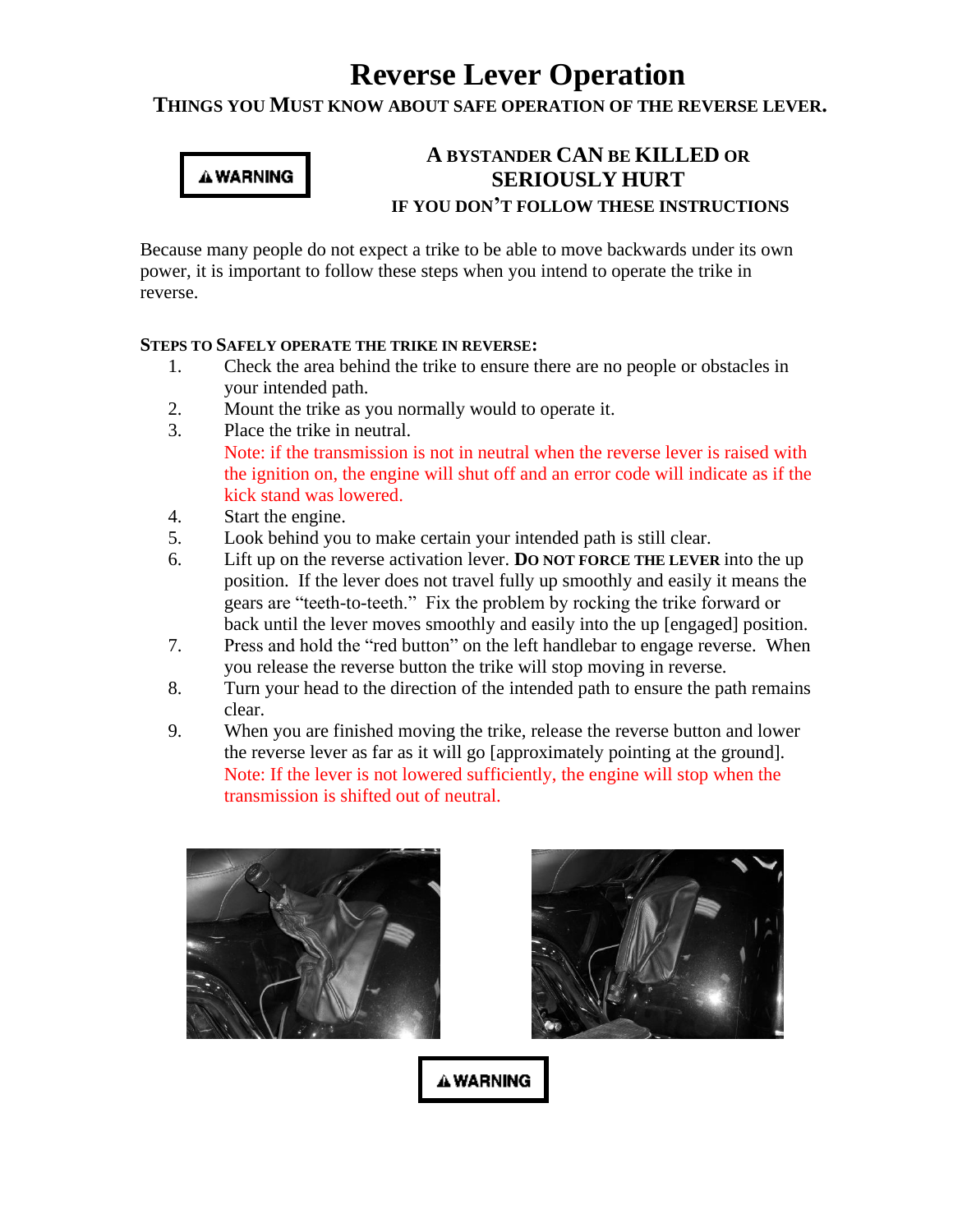**NEVER ENGAGE THE REVERSE LEVER WHILE STANDING ALONG SIDE THE TRIKE. IF THE TRIKE SLIPS AWAY FROM YOU, A RUNAWAY VEHICLE CAN CAUSE SERIOUS INJURY AND/OR DEATH TO THE OPERATOR, PASSENGER, OR BYSTANDERS. SITTING IN THE OPERATOR'S SEAT IS THE ONLY SAFE PLACE FROM WHICH TO OPERATE THE TRIKE.**

# **PRE-RIDE INSPECTION**

Your life and the life of your passenger depend upon the good operating condition of your Trike. Before you begin any ride, not just the first ride of the day, take a moment to walk around your Trike and check its condition.

The pre-ride inspection consists of two parts:

- ➢ the pre-ride inspection identified by **Indian Motorcycles**
- $\triangleright$  the pre-ride inspection identified by Roadsmith Trikes

### **PRE-RIDE INSPECTION OF TRIKE CONVERSION**

- $\triangleright$  The left hand column lists the conversion items you must check before each ride.
- $\triangleright$  The second column tells you what to check for.
- $\triangleright$  The third column tells you what a problem looks like.
- $\triangleright$  The right hand column tells you what corrective action you need to take.
- $\triangleright$  Items marked **AWARNING** should be repaired as soon as possible.
- $\triangleright$  Items marked **NUMEER** should be repaired before operating the Trike.

| <b>CHECK THIS</b>     | <b>CHECK FOR THIS</b> | <b>THESE PROBLEMS</b> | THIS IS WHAT       |
|-----------------------|-----------------------|-----------------------|--------------------|
| <b>ITEM</b>           |                       | <b>REQUIRE</b>        | <b>NEEDS TO BE</b> |
|                       |                       | <b>ATTENTION</b>      | <b>DONE</b>        |
| Trunk                 | Latch secured         | Latch does not        | Adjust or replace  |
|                       |                       | secure                |                    |
| Turn signals          | <b>Operation</b> left | One or more not       | Repair or replace  |
|                       | and right             | flashing              |                    |
| <b>Running lights</b> | Always on             | Inoperative or        | Repair or replace  |
|                       |                       | Damaged lens          |                    |
| Trailer lighting      | Security and          | Frayed or loose       | Repair or replace  |
| harness               | Integrity             | wires                 |                    |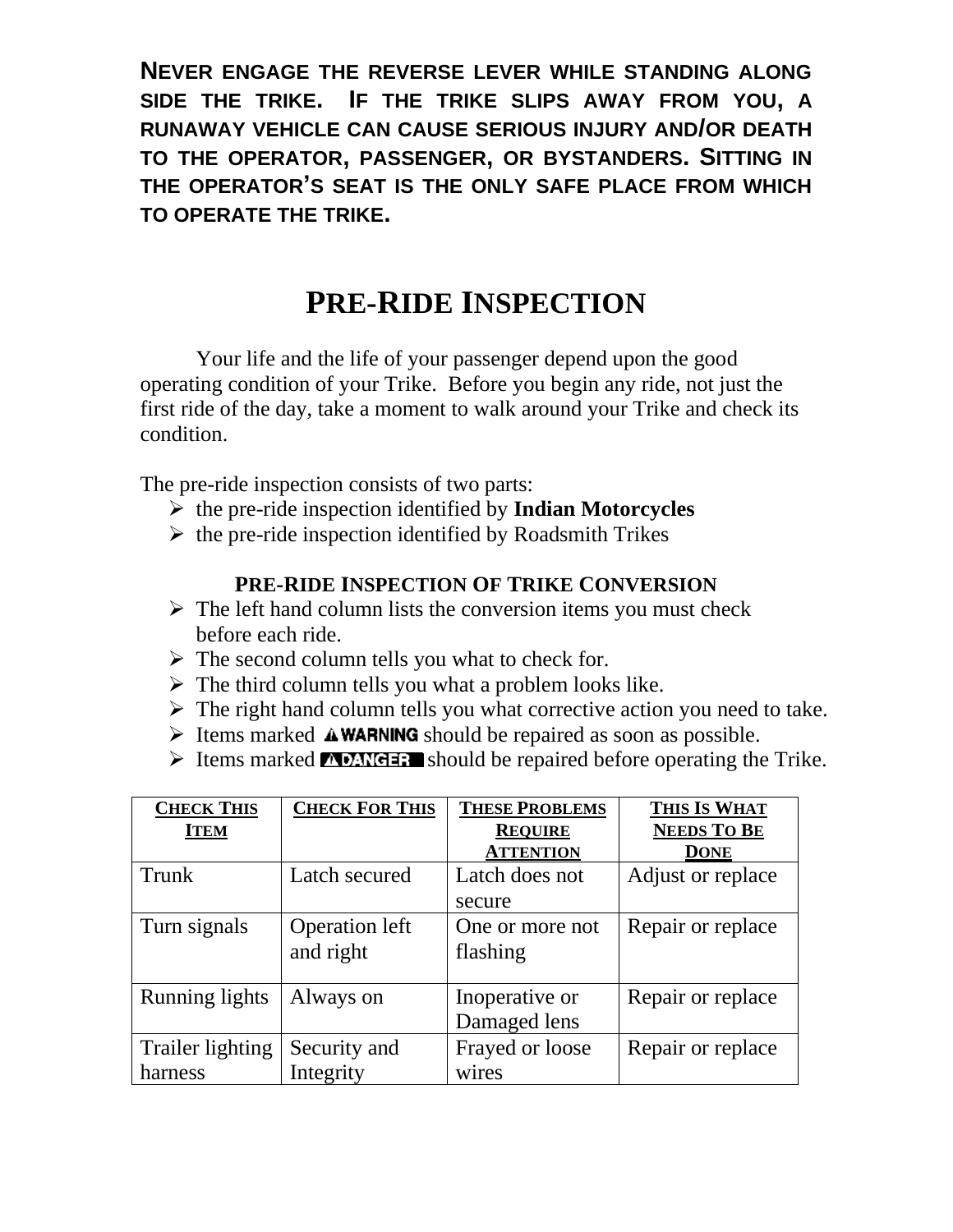| <b>CHECK THIS</b><br><b>ITEM</b>                                                                                                                                                                                          | <b>CHECK FOR THIS</b>                                                                                                                                         | <b>THESE PROBLEMS</b><br><b>REQUIRE</b><br><b>ATTENTION</b>                                                                                                                                            | THIS IS WHAT<br><b>NEEDS TO BE</b><br><b>DONE</b>                                                                                                                                                                                         |
|---------------------------------------------------------------------------------------------------------------------------------------------------------------------------------------------------------------------------|---------------------------------------------------------------------------------------------------------------------------------------------------------------|--------------------------------------------------------------------------------------------------------------------------------------------------------------------------------------------------------|-------------------------------------------------------------------------------------------------------------------------------------------------------------------------------------------------------------------------------------------|
| <b>A WARNING</b><br><b>Brake lights</b>                                                                                                                                                                                   | <b>A WARNING</b><br>Independent<br>Operation when<br>brake pedal or<br>brake handle is<br>applied                                                             | <b>A WARNING</b><br>No brake lights<br>when one or both<br>front and rear<br>brakes applied                                                                                                            | <b>A WARNING</b><br>Repair or replace                                                                                                                                                                                                     |
| <b>A WARNING</b><br>Rear wheels<br>25-28 p.s.i.<br><b>Note: Rear</b><br>tires must have<br>equal pressure<br>or the Trike<br>will turn or<br>"pull" in the<br>direction of<br>the tire with<br>lower pressure<br>Constant | A WARNING<br>$\triangleright$ Proper<br>inflation<br>for load<br>$\triangleright$ Depth of<br>tread<br>$\triangleright$ Integrity of<br>tread<br>Security and | A WARNING<br>$\triangleright$ Improper<br>inflation,<br>$\triangleright$ Tread worn,<br>uneven<br>$\triangleright$ Presence of<br>road<br>hazards<br>such as<br>nails in<br>tread<br>Cracked, signs of | <b>A WARNING</b><br>$\triangleright$ Adjust<br>inflation<br>$\triangleright$ Repair or<br>replace if<br>necessary<br>$\triangleright$ Adjust<br>suspension<br>(spring or<br>air shocks)<br>so the tire<br>rides flat<br>Repair or replace |
| Velocity (CV)<br>Boots (4 each)<br>5                                                                                                                                                                                      | Integrity                                                                                                                                                     | oil or grease on<br>surface                                                                                                                                                                            |                                                                                                                                                                                                                                           |
| <b>A WARNING</b><br>Trailer hitch                                                                                                                                                                                         | <b>A WARNING</b><br><b>Ball security</b>                                                                                                                      | <b>A WARNING</b><br>Loose or damaged<br>ball                                                                                                                                                           | <b>A WARNING</b><br>Repair or replace                                                                                                                                                                                                     |
| <b>ADANGER</b><br>Brake pedal                                                                                                                                                                                             | <b>ADANGER</b><br>Check for<br>operation                                                                                                                      | <b>ADANGER</b><br>No resistance                                                                                                                                                                        | <b>ADANGER</b><br>Inspect brake<br>fluid levels. Refill<br>levels if<br>necessary.<br>Check hydraulic<br>system                                                                                                                           |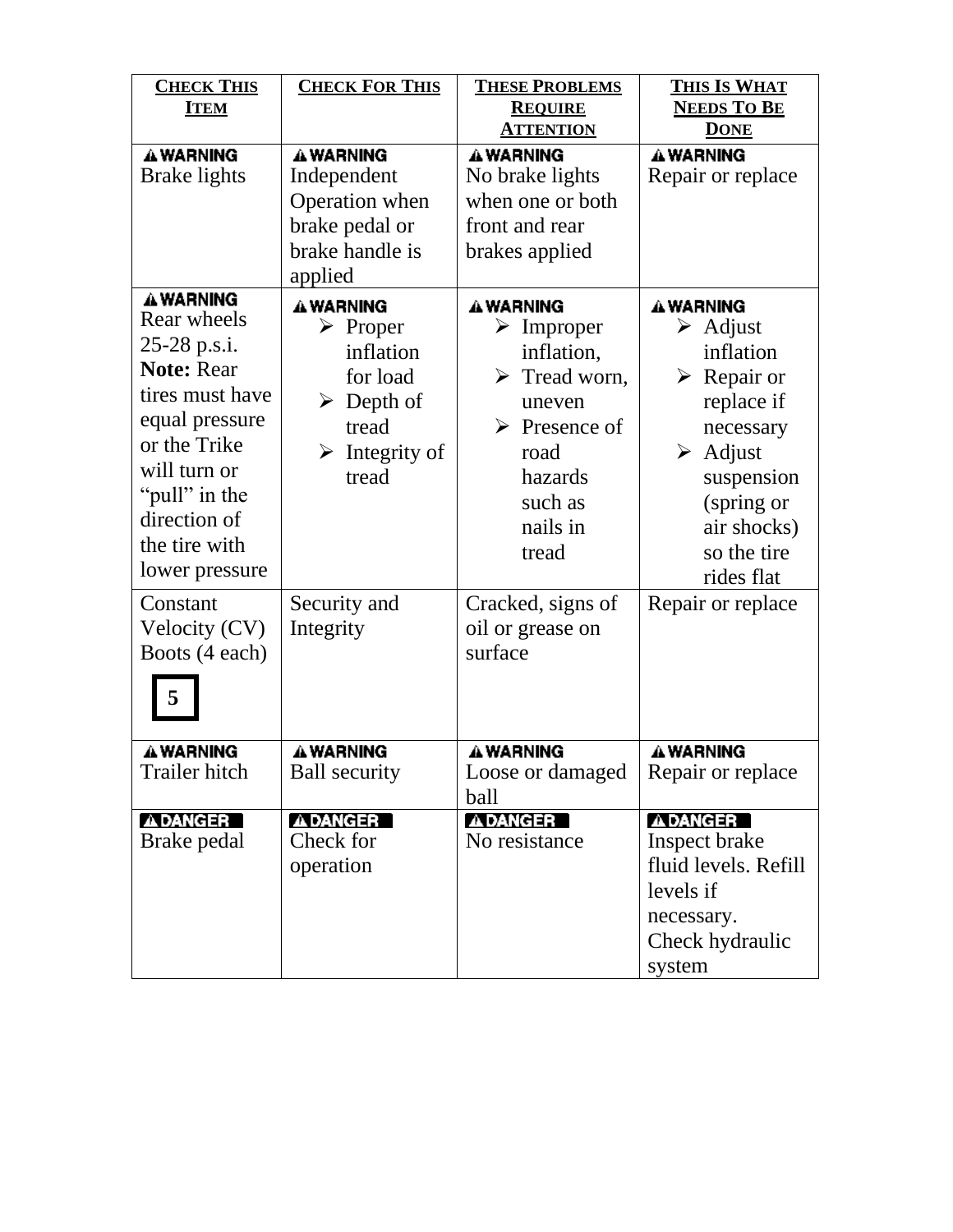| <b>CHECK THIS</b> | <b>CHECK FOR THIS</b> | <b>THESE PROBLEMS</b> | THIS IS WHAT       |
|-------------------|-----------------------|-----------------------|--------------------|
| <b>ITEM</b>       |                       | <b>REQUIRE</b>        | <b>NEEDS TO BE</b> |
|                   |                       | <b>ATTENTION</b>      | <b>DONE</b>        |
| <b>ADANGER</b>    | <b>ADANGER</b>        | <b>ADANGER</b>        | <b>ADANGER</b>     |
| <b>Axle Nut</b>   | Remove                | Loose nut or          | Tighten nut,       |
|                   | ornamental cap;       | missing safety        | Replace safety     |
|                   | 6                     | [Cotter] pin.         | [Cotter] pin.      |
|                   |                       | Note: squeaky         | Identify and       |
|                   | Nut should be         | sounds coming         | correct problem    |
|                   | tight and the         | from rear axle        | causing noise      |
|                   | safety [Cotter]       | and or                | and/or red, rusty  |
|                   | pin in place.         | appearance of         | colored dust       |
|                   |                       | red, rusty dust       | before operating   |
|                   | 8                     | may be a sign of      | Trike.             |
|                   |                       | a problem with        |                    |
|                   |                       | the axle nut.         |                    |
|                   |                       | <b>INSPECT AND</b>    |                    |
|                   |                       | <b>DETERMINE</b>      |                    |
|                   |                       | <b>SOURCE OF</b>      |                    |
|                   |                       |                       |                    |
|                   |                       | <b>NOISE AND/OR</b>   |                    |
|                   |                       | <b>DUST</b>           |                    |
|                   |                       | 9                     |                    |
| <b>ADANGER</b>    | <b>ADANGER</b>        | <b>ADANGER</b>        | <b>ADANGER</b>     |
| Lug Nuts          | Remove                | Loose or missing      | Replace and        |
|                   | ornamental cap;       | lug nuts              | tighten all lug    |
|                   |                       |                       | nuts with torque   |
|                   | 6                     |                       | wrench to          |
|                   |                       |                       | 75 #ft.            |
|                   | Check for             |                       |                    |
|                   | presence [4]          |                       |                    |
|                   | and security of       |                       |                    |
|                   | lug nuts.             |                       |                    |
|                   |                       |                       |                    |
|                   |                       |                       |                    |
|                   |                       |                       |                    |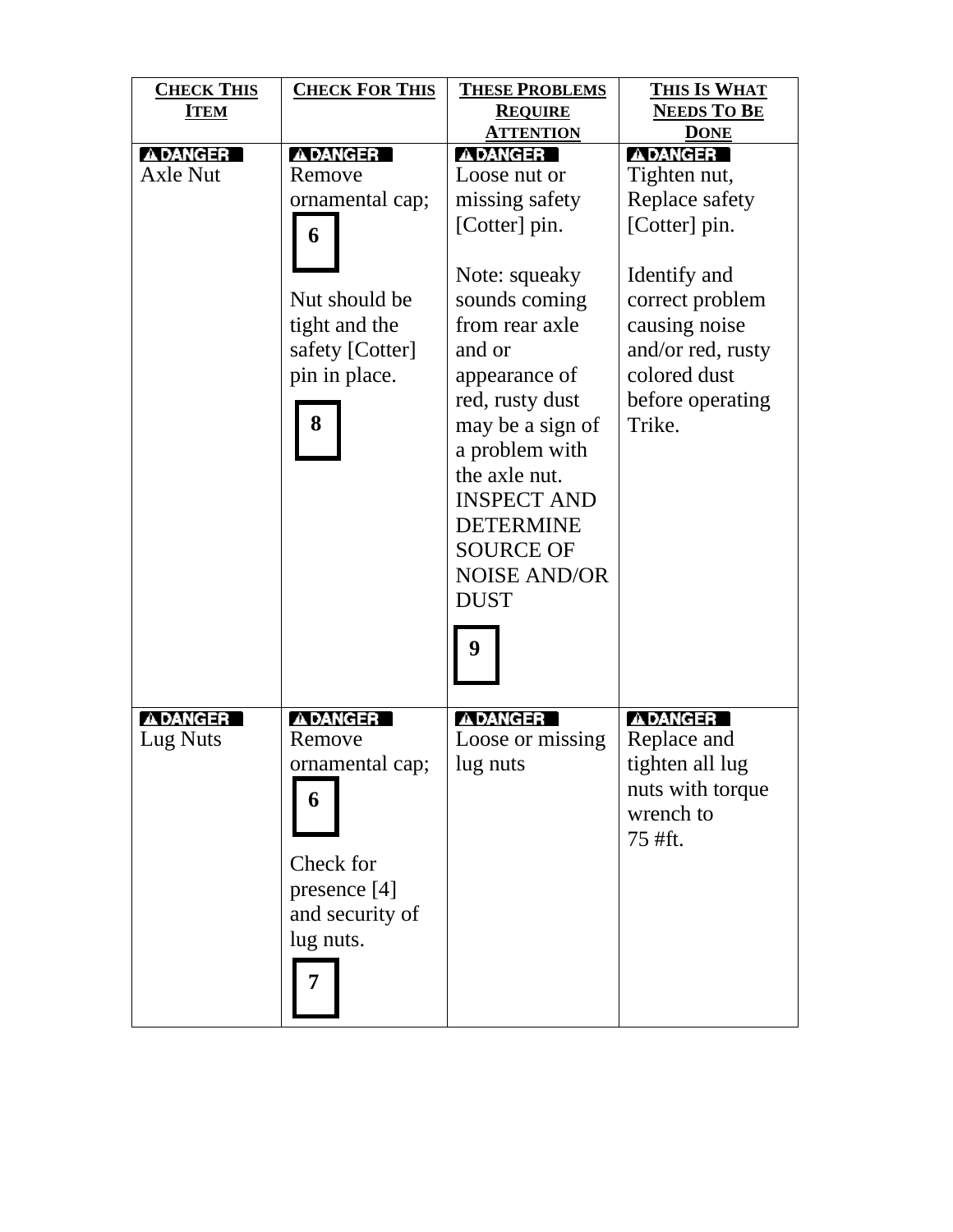# **WHEEL REMOVAL**

### **A WARNING**

## **REAR WHEEL REMOVAL**

➢ Wheel removal is normally done in a garage or service station. It is accomplished by placing a floor jack under the jack point/ lower shock mount.



- $\triangleright$  If your model has the full fender skirt design the body needs to be lifted about 3". The tour pack, if equipped, must be removed or tipped forward. Remove the two bolts in the rear near the trailer hitch and loosen the two bolts on each side of the front of the body.
- $\triangleright$  The wheel is then removed in the same manner as a car wheel.
- $\triangleright$  Do not jack on a soft surface or under any conditions where the Trike might slip off the jack and fall on you or someone else.

# **TRANSPORTING THE TRIKE**

➢ Recommended—Place Trike on a flat bed trailer and secure at jack points.



➢ Not Recommended—Towing.

# **CLEANING**

The Trike is finished with polyurethane. **Waxing new polyurethane paint will negatively affect the finish**. **Do not wax your Trike for at least 45 days.**

If you operate the Trike in winter conditions, do not allow water and road salt and or chemicals to collect under the vehicle. Frozen water containing road salt and chemicals can freeze on the Trike and will:

- $\triangleright$  cause corrosion which will shorten the life of your Trike
- $\triangleright$  cause damage to, and potentially interfere with, the operation of moving parts.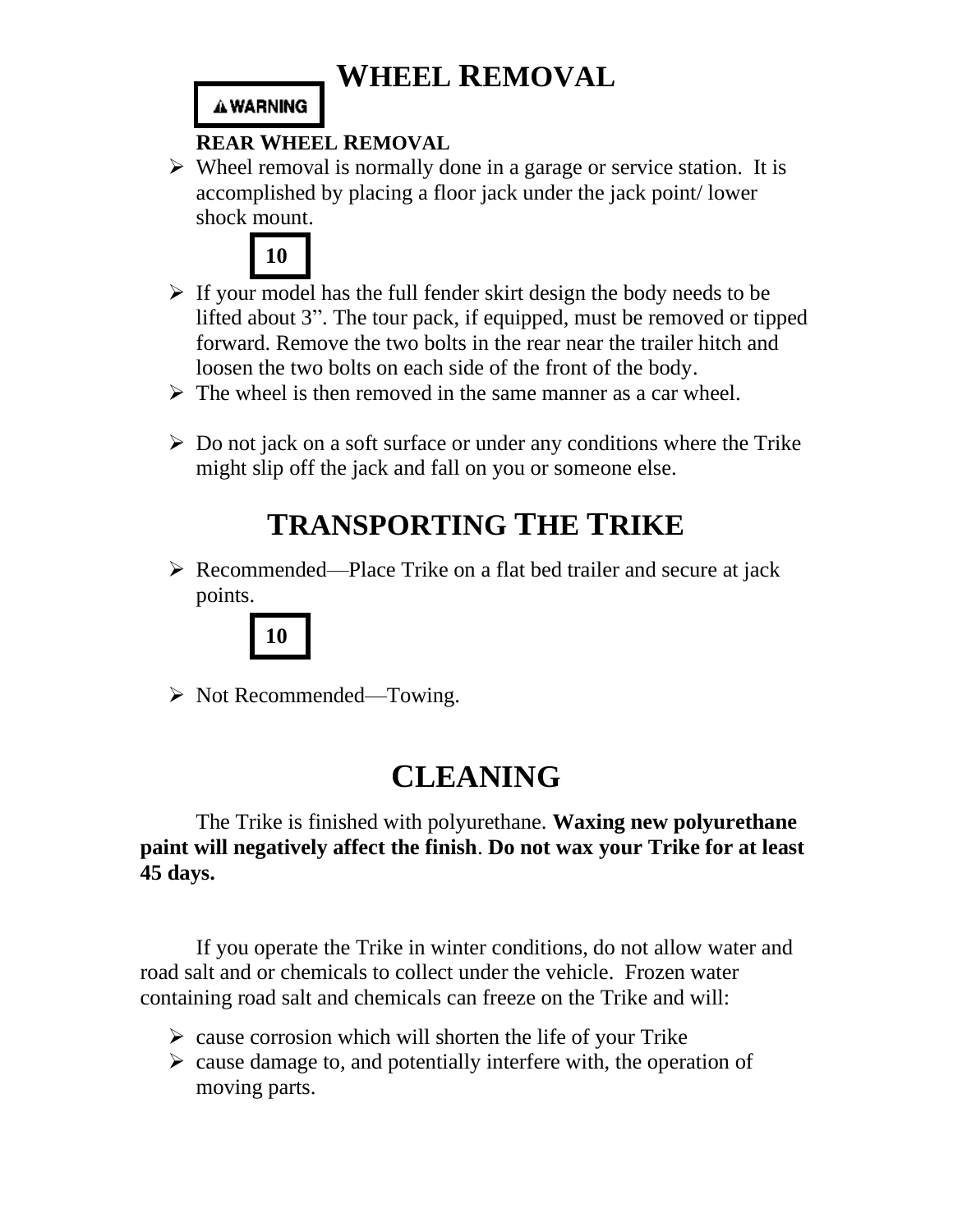# **STORAGE**

- ➢ Do not store the Trike on a dirt floor—moisture rises from the earth and will corrode your Trike
- ➢ Storage on a concrete floor is normally acceptable
- ➢ The Trike comes equipped with radial rear tires. Radial tires do not need to be stored off the floor

# **MAINTENANCE**

### **Rear Tire Pressure**

Rear tire pressure must be the same in each tire or the Trike may tend to pull or turn in the direction of the tire with the lower pressure.

# **IF YOU HAVE ANY MAINTENANCE QUESTIONS CALL US TOLL-FREE AT 800.331.0705, AND WE WILL BE HAPPY TO ANSWER THEM FOR YOU.**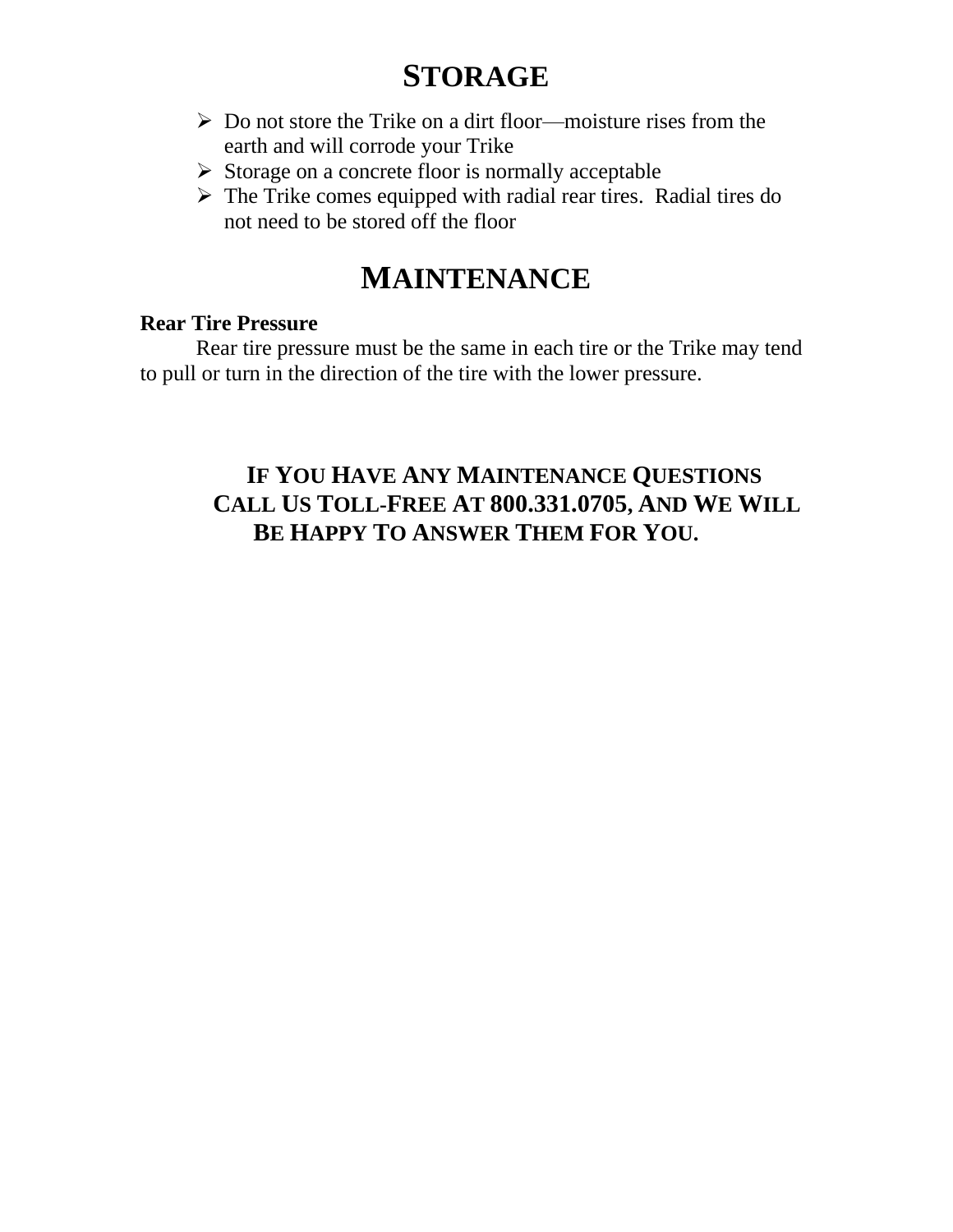# **WHERE TO GET YOUR TRIKE SERVICED**

The "front-end" non-converted portion of your Trike can be serviced at any **Indian Motorcycles** authorized service/repair facility.

The "back-end" converted portion of your Trike can be serviced at any Trike dealer or any full-service automotive repair facility.

Any full-service automotive repair facility can call us Toll Free at 800.331.0705 and we will be happy to answer their questions on how to service or repair the converted portion of the Trike.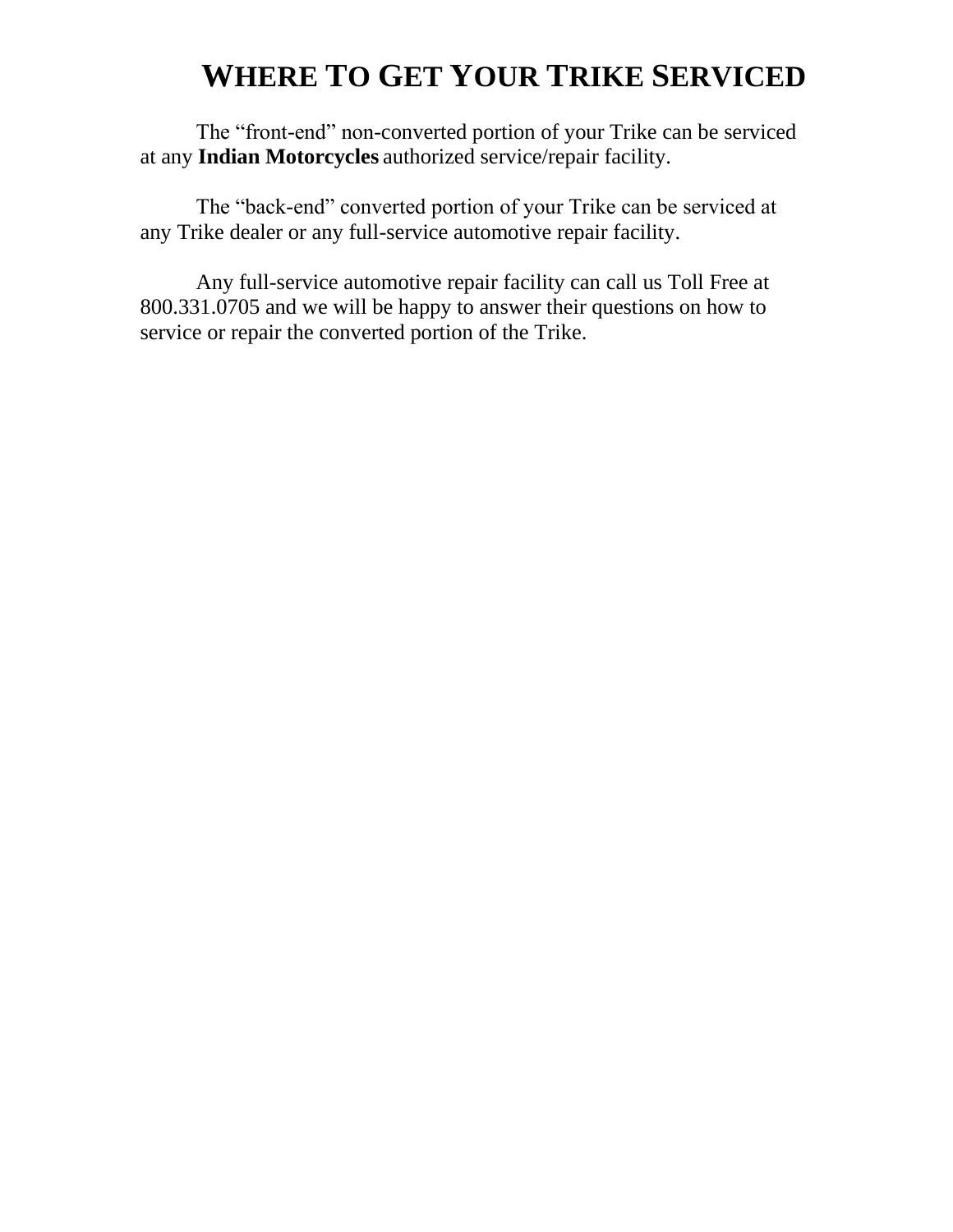# Roadsmith ICR and ICC Conversion Specifications Sheet

#### For units installed after 2014

 Chieftain/ Roadmaster > Roadsmith ICR models Challenger > Roadsmith HCC models

#### **Weight:**

Kit – Approx**.** 440lbs Added weight to bike 275

**Overall Length: with steer kit** ICR/ICC Models: 115"

**Outside Tire Width:**

52" – all models

**Width at Center of Tires:** 43.5" – all models

#### **Maximum Fiberglass Body Width:**

60" – Full fender skirt design 56" -- Open fender design

#### **Body Material:**

Hand laid polyester resin fiberglass

#### **Rear Wheel Bearings: 1969-79 VW Beetle**

Inner: #113-501-283 Outer: #113-501-277A Axle seals: #113-501-315

#### **CV Axle:**

CV joints: #113-501-331 CV boots: #113-501-149

#### **Rear Brakes:**

11" disc - dual piston calipers Brake pad part (VW) #311-698-151B Recommended EBC #DP105 (OE) or DP4105 (VW) Caliper front VW Beetle #311-615-107 (L) (VW) Caliper front VW Beetle #311-615-108 (R) Cardone caliper #19-231 (L) Cardone caliper #19-230 (R) Rotors- Roadsmith

#### **Rear Tires:**

P215/55R-16 Radial Tires Bolt pattern & wheel offset: 5x4 ½" bolt pattern 35mm positive offset 16" x 7"

#### **Shocks:**

Adjustable coil over shocks 13" Harley Davidson Touring bike appl or Air Shocks on Accu-Ride system **Proprietary** 

**Belt Tension:** 1.3" Deflection @ 10lbs

#### **Drive Belt**

Gates Proprietary ICR/ICC 14mgt-2380-25.4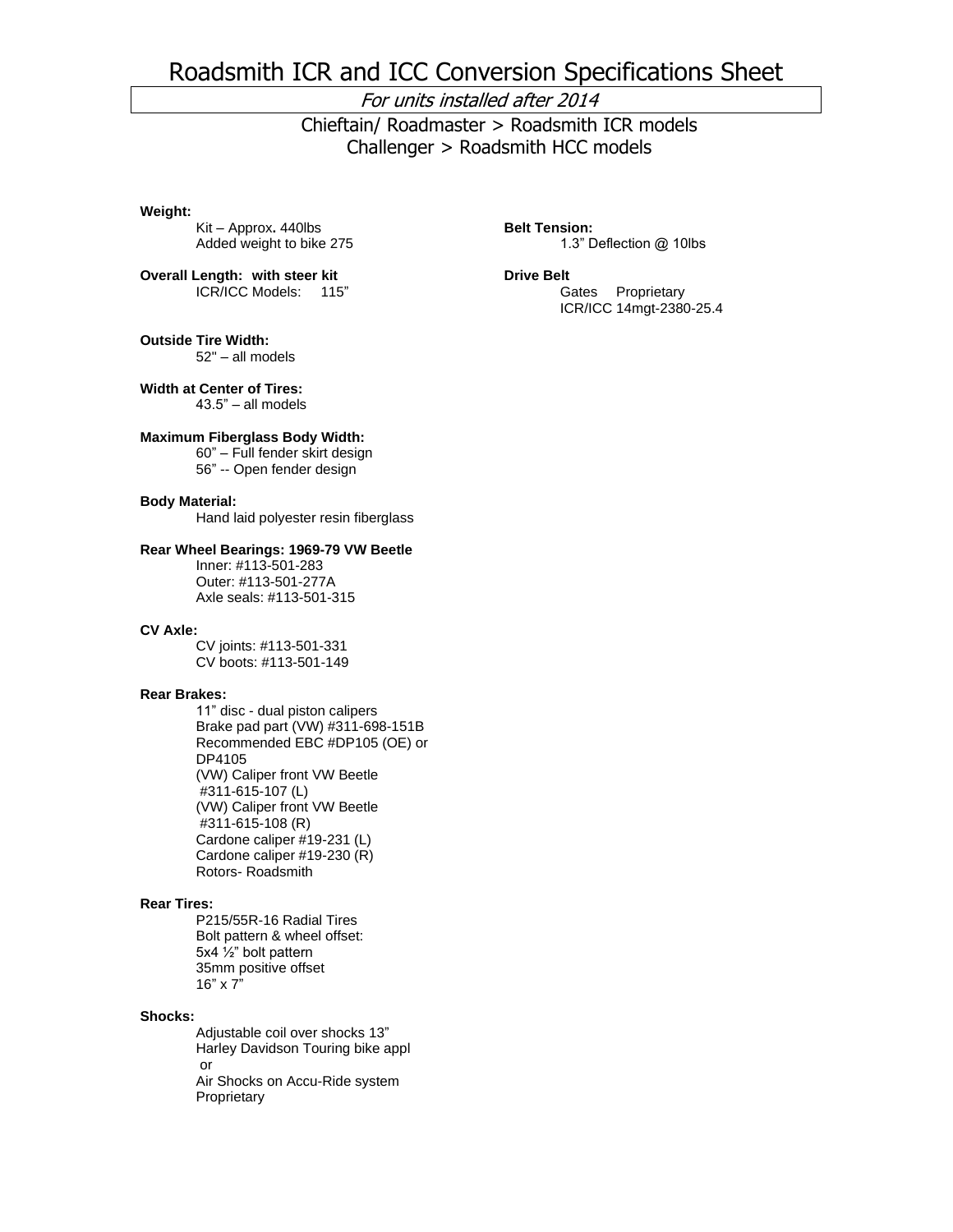# PHOTO REFERENCE PAGE